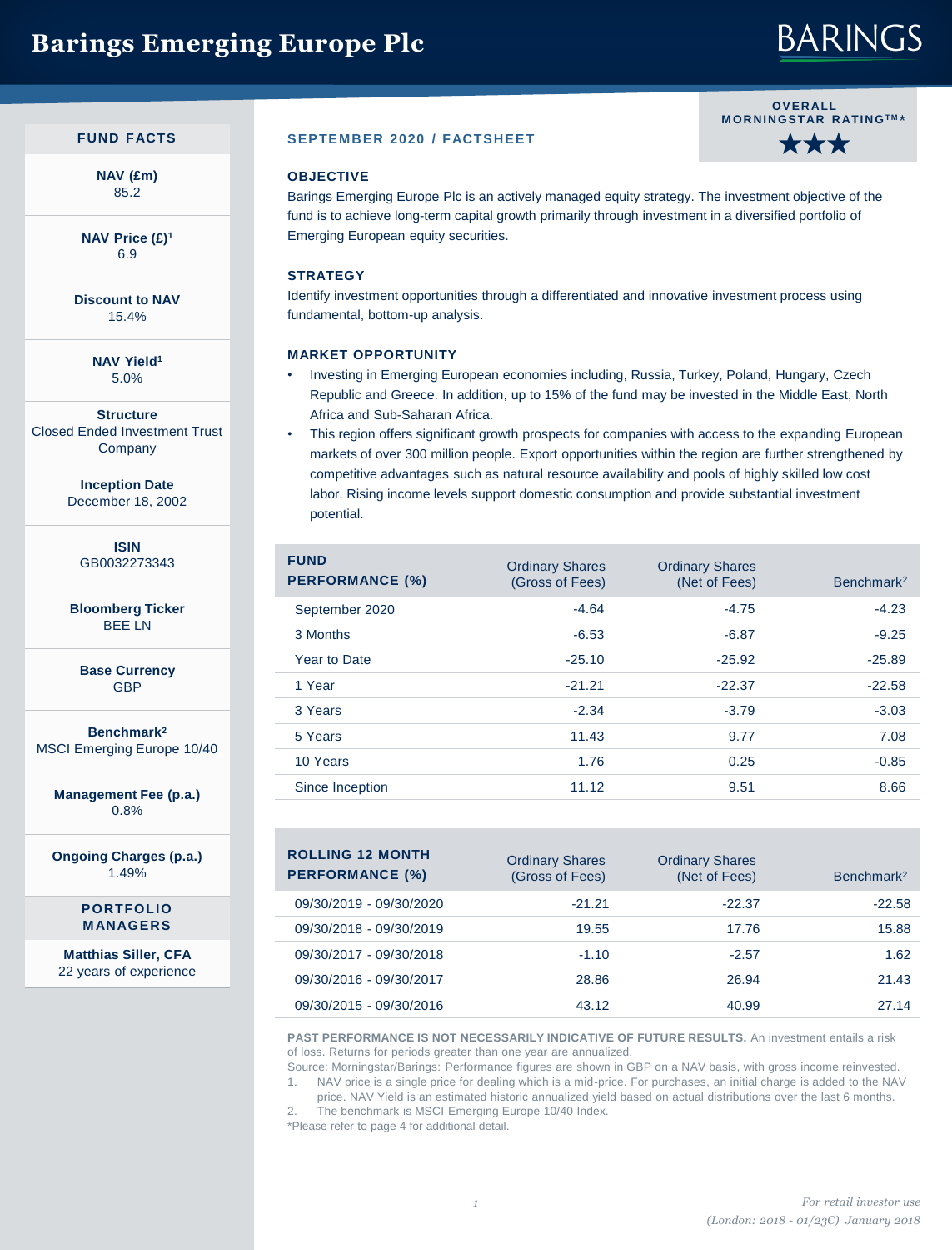## **Barings Emerging Europe Plc**

# **BARINGS**

#### **EQUITY PLATFORM <sup>1</sup>**

Barings manages \$346+ billion of equities, fixed income, real estate and alternative assets globally

We focus on building highconviction, research-driven equity solutions for our clients. We have a long history of being early investors in new and established markets

- Global Equities
- Emerging Market Equities
- Small-Cap Equities
- Active Quant Equities

Equities investor base includes financial institutions, pensions, foundations and endowments and wholesale distributors

| CHARACTERISTICS <sup>2,4</sup> | <b>BARINGS EMERGING EUROPE PLC</b> |
|--------------------------------|------------------------------------|
| Number of Holdings             | 38                                 |
| Active Share (%)               | 43.40                              |
| Off Benchmark (%)              | 20.73                              |
| Tracking Error (%) (3Y Ann)    | 5.11                               |
| Information Ratio (3Y Ann)     | 0.14                               |
| Standard Deviation (3Y Ann)    | 21.74                              |
| Alpha (3Y Ann)                 | 1.27                               |
| Beta (Ex Ante)                 | 1.00                               |
| Av. Market Cap (USDb)          | 22.81                              |





1. Barings assets and investment professionals as of June 30, 2020.

Polyus PJSC 4.44 CD Projekt S.A. 4.40 Yandex 4.39 Mail.ru 4.33 Novatek 3.84

2. Risk statistics based on gross performance.

3. As of September 30, 2020.

4. Refer to glossary on our website for definitions of terms. Characteristics are subject to change.

0 50 100

2.1 0.2 0.7 0.9 1.6

Cash

Romania Kuwait

United Kingdom

Czech Republic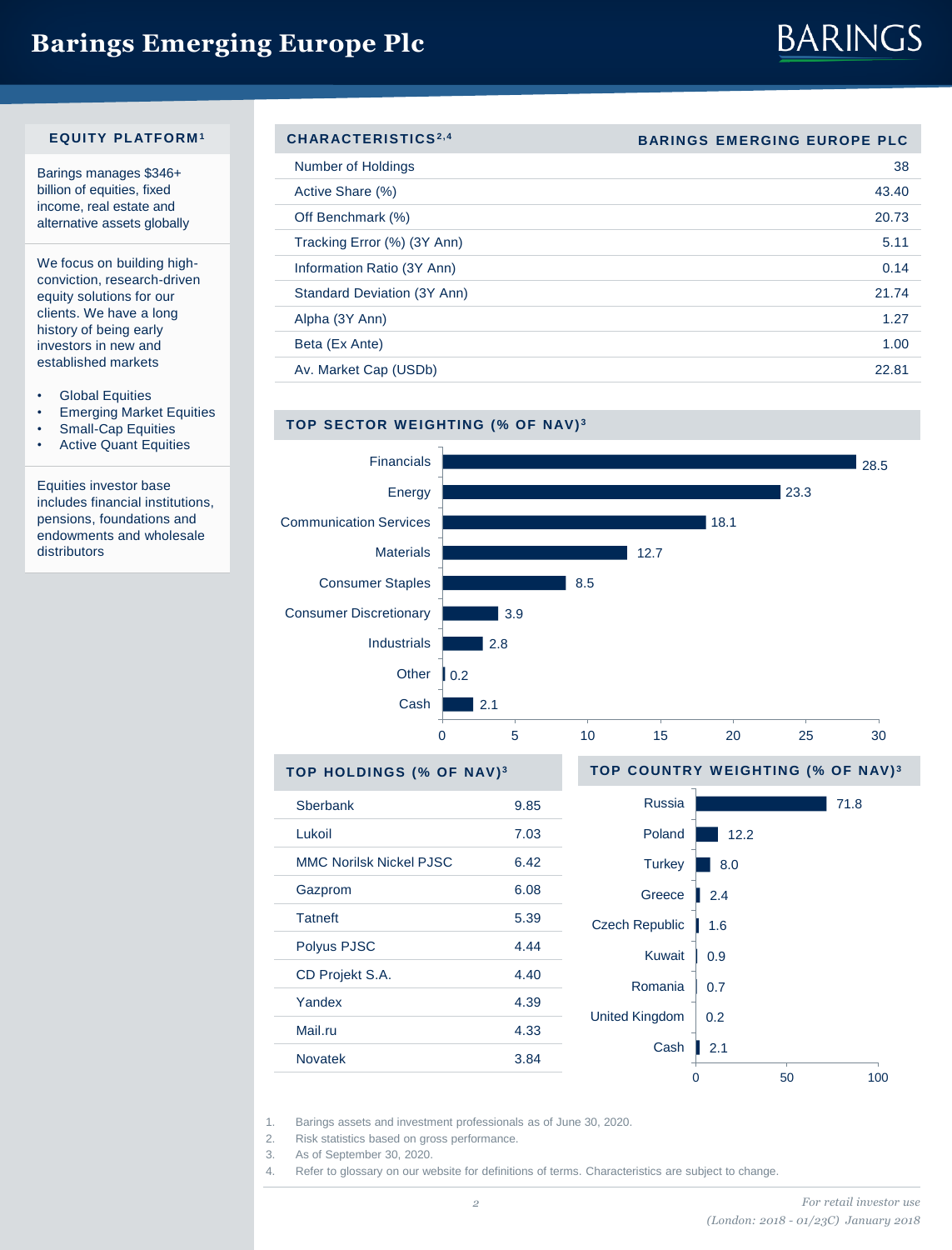# **BARINGS**

### **MANAGER'S COMMENTS SEPTEMBER 2020**

#### **PERFORMANCE SUMMARY**

During September, global equity markets entered a consolidation phase following gains over the summer. This set the tone for Emerging Europe, where sectors such as retail, internet, and telecommunications, which have contributed substantially to performance recently, took a breather. Currency markets remained volatile, as they have done for much of the year, putting further pressure on the Polish Zloty, the Russian Rouble and the Turkish Lira.

Over the month of September, Baring Emerging Europe Plc underperformed its performance comparator.

Online bank Tinkoff ended the period as one of the Fund's top contributor to relative returns, helped by an impressive set of quarterly earnings that further highlighted the strong growth prospects for the company's innovative business model. The stock also benefitted from news that Yandex had reached an agreement in principle to acquire the company at a premium to market value. Elsewhere, Russian retailer Magnit also outperformed, reflecting the company's substantial progress made towards restructuring their business model, helping expand margins.

In contrast, our holding in Russian oil and gas company Tatneft underperformed in line with weakness in the oil price following concerns that a second wave of COVID-19 infections would lead to lockdown restrictions across the globe. Russian internet company Mail.Ru also detracted from relative returns, after the stock lost some ground throughout September. Despite this, the company remains one of the best performing names year to date.

#### **STRATEGY**

Over the course of the month, two of the companies in our portfolio were subject to takeover bids, highlighting in our view the attractiveness of Emerging European publicly listed companies.

In Poland, the majority owners of the country's largest mobile telephony company, Play, accepted an offer by the French telecommunications operator Iliad at more than a 35% cash premium to Play's market price. The shares quickly moved close to the buy-out price and we decided to sell our position.

Elsewhere, Russian internet search giant Yandex agreed a deal in principle to acquire Russian challenger bank Tinkoff, Emerging Europe's largest Fintech company. Whilst the premium offered here was not as rich, the potential acquisition price would still would represent an all-time high in USD terms for Tinkoff. Contrary to Play, this deal would be partially financed with Yandex shares and is subject to ongoing due diligence, hence introducing a degree of uncertainty with regards to its timeline and price.

#### **OUTLOOK**

In addition to the transactions mentioned above, over the prior two years the Fund also benefitted from DXC Technology's takeover of Luxoft, announced in January 2019 at a substantial premium to market value. More broadly, we believe this increase in takeover activity across the region is indicative of the inherent attractiveness of Emerging European companies and might well set the scene for a resurgence of local market activity.

Whilst IPO activity in the region has been rather lacklustre over the last few years, the recent listing of Allegro, the Polish leading multi-channel ecommerce company, highlights the potential we see in the development of local capital markets.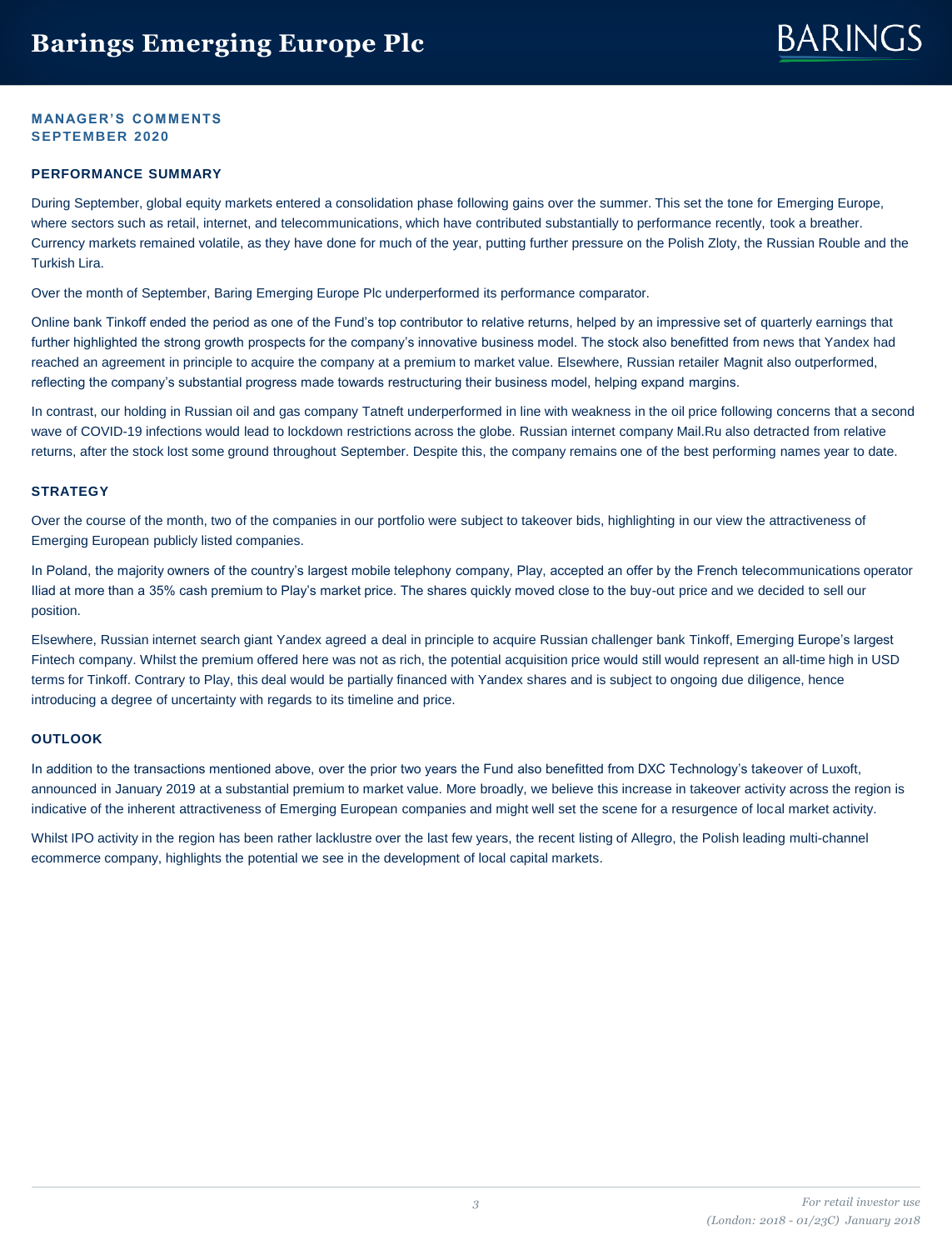# **BARINGS**

#### **Key Risks:**

- Regional Funds have a narrower focus than those which invest broadly across markets and are therefore considered to be more risky.
- Emerging markets or less developed countries may face more political, economic or structural challenges than developed countries. Coupled with less developed regulation, this means your money is at greater risk
- Russia and the region pose special risks such as, economic and political unrest, lack of a transparent and reliable legal system, lower standards of corporate governance and an under developed process for enforcing legal ownership of investments
- Derivative instruments can make a profit or a loss and there is no guarantee that a financial derivative contract will achieve its intended outcome. The use of derivatives can increase the amount by which the Fund's value rises and falls and could expose the Fund to losses that are significantly greater than the cost of the derivative as a relatively small movement may have a larger impact on derivatives than the underlying assets
- Debt securities are subject to risks that the issuer will not meet its payment obligations (ie, default). Low rated (high yield) or equivalent unrated debt securities of the type in which the fund will invest generally offer a higher return than higher rated debt securities, but also are subject to greater risks that the issuer will default.
- Changes in exchange rates between the currency of the Fund and the currencies in which the assets of the Fund are valued can have the effect of increasing or decreasing the value of the Fund and any income generated

Note: ©2020 Morningstar. All Rights Reserved. The information contained herein: (1) is proprietary to Morningstar and/or its content providers; (2) may not be copied or distributed; and (3) is not warranted to be accurate, complete or timely. Neither Morningstar nor its content providers are responsible for any damages or losses arising from any use of this information. Past performance is no guarantee of future results.

The Morningstar RatingTM for funds, or "star rating", is calculated for managed products (including mutual funds, variable annuity and variable life subaccounts, exchange-traded funds, closed-end funds, and separate accounts) with at least a three-year history. Exchange-traded funds and openended mutual funds are considered a single population for comparative purposes. It is calculated based on a Morningstar Risk-Adjusted Return measure that accounts for variation in a managed product's monthly excess performance, placing more emphasis on downward variations and rewarding consistent performance. The Morningstar Rating does not include any adjustment for sales loads. The top 10% of products in each product category receive 5 stars, the next 22.5% receive 4 stars, the next 35% receive 3 stars, the next 22.5% receive 2 stars, and the bottom 10% receive 1 star. The Overall Morningstar Rating for a managed product is derived from a weighted average of the performance figures associated with its three-, five-, and 10-year (if applicable) Morningstar Rating metrics. The weights are: 100% three-year rating for 36-59 months of total returns, 60% five-year rating/40% three-year rating for 60-119 months of total returns, and 50% 10-year rating/30% five-year rating/20% three-year rating for 120 or more months of total returns. While the 10-year overall star rating formula seems to give the most weight to the 10-year period, the most recent three-year period actually has the greatest impact because it is included in all three rating periods.

Barings Emerging Europe Plc was rated against the following number of EAA Fund Emerging Europe Equity investments over the following time periods: 224 investments in the last three years, 211 investments in the last five years, and 169 investments in the last ten years. **Past performance is no guarantee of future results.** 

Morningstar Rating is for the ordinary share class only.

Baring Asset Management Limited - 20 Old Bailey, London, EC4M 7BF, United Kingdom

Authorized and regulated by the Financial Conduct Authority CONTACT US: +44 (0) 333 300 0372 (This is a low cost number) Telephone calls may be recorded and monitored www.barings.com